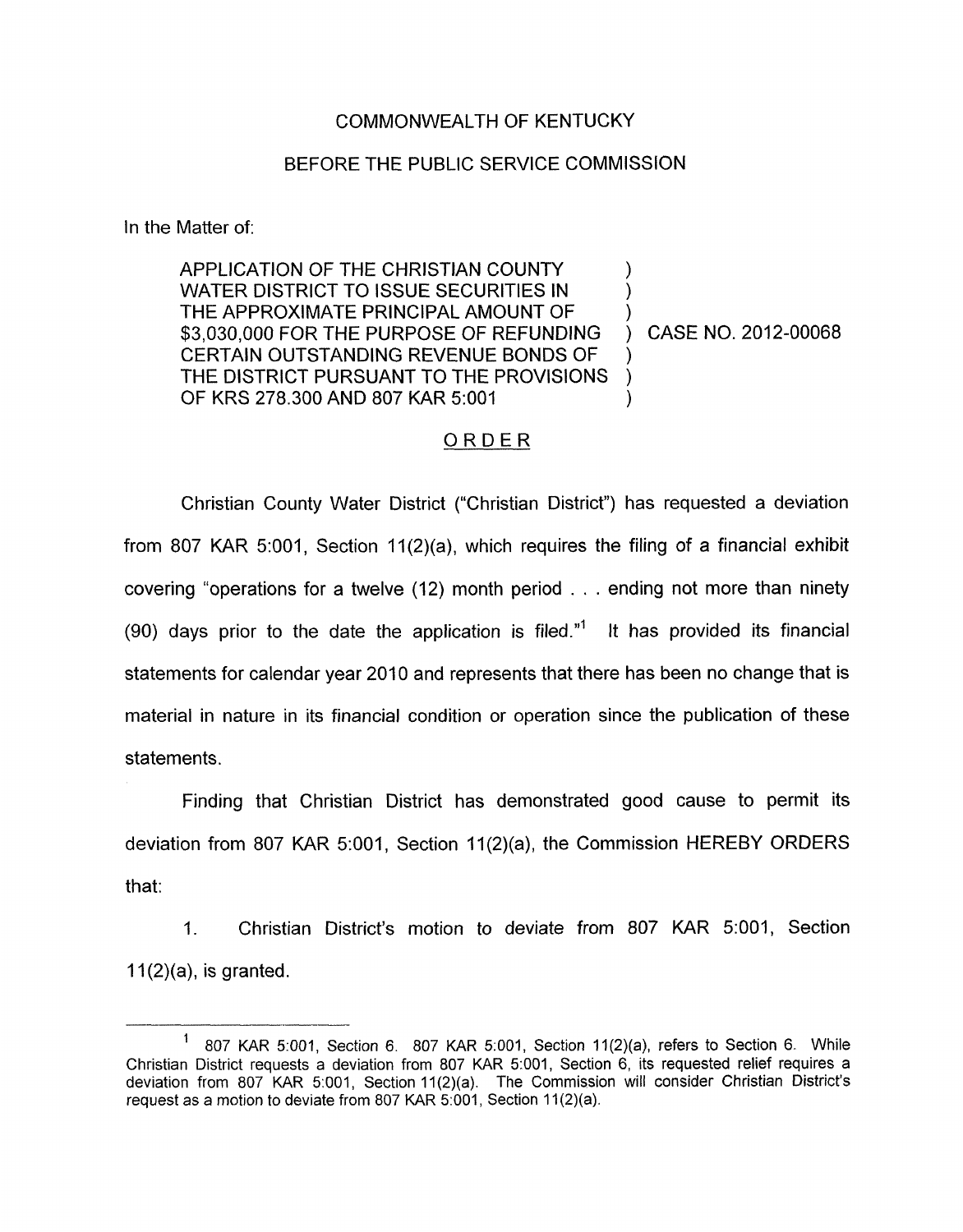2. Christian District's application is considered filed as of the date of this Order.

By the Commission



ATTEST Executive Director

Case No. 2012-00068